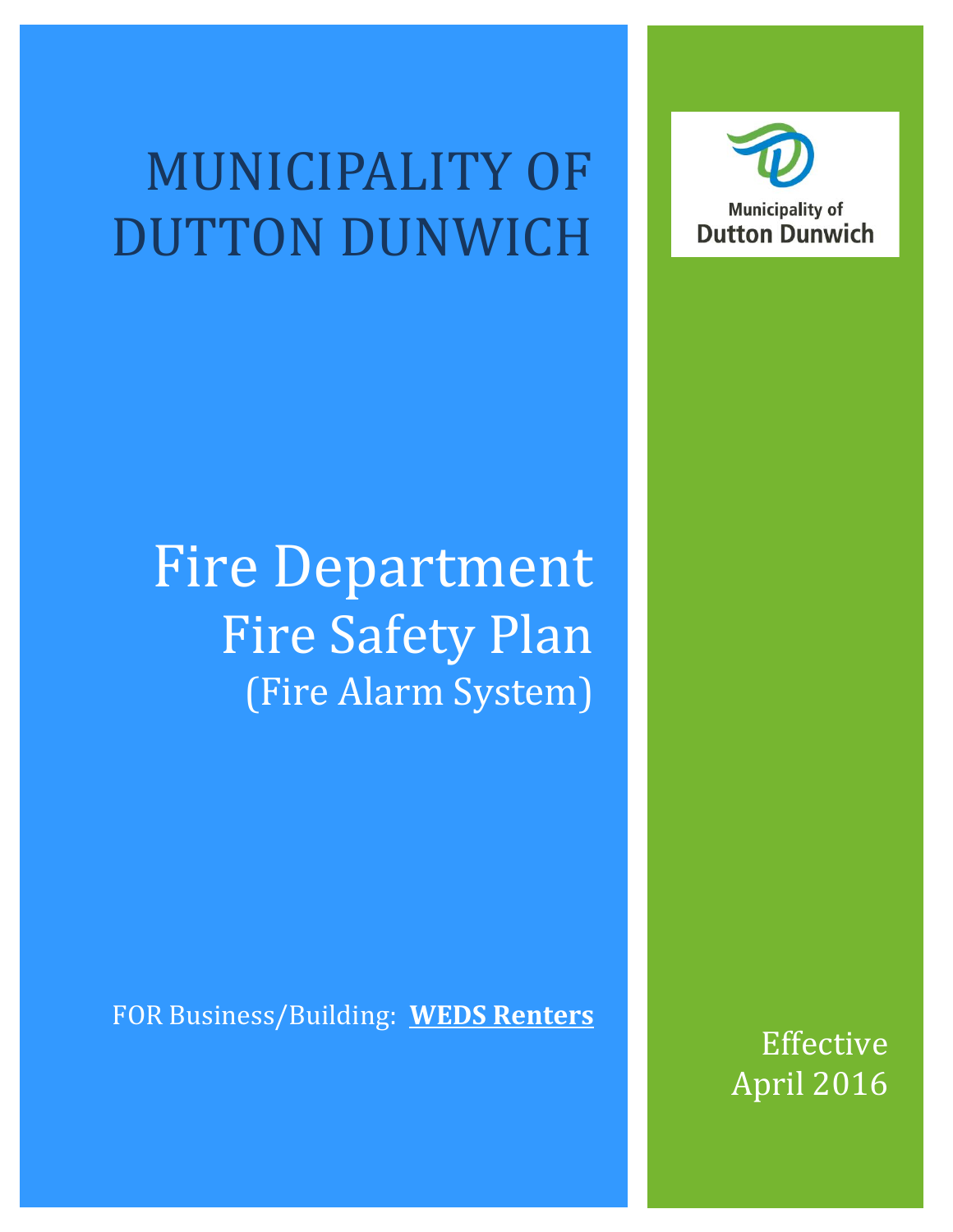Building Occupants.........................................................**Part 3** – Emergency Procedures **AND**

 **Part 4** – Control of Fire Hazards

**Part 8** - Building Schematic Diagrams – Legend, Floor Plan Drawing, Site Plan Drawing

**Part 9** – Review and Sign off Sheet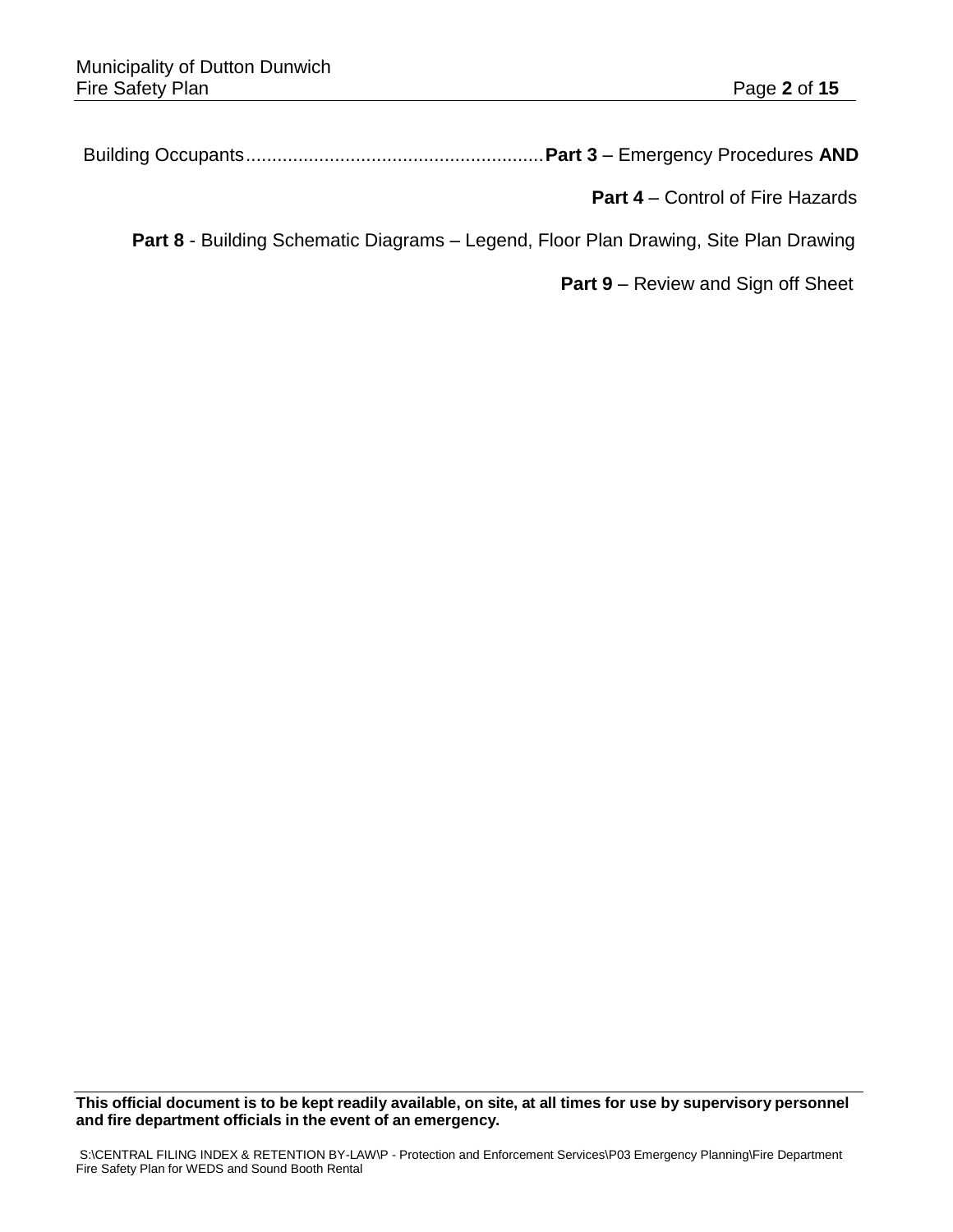#### **Emergency Procedures Signage**

**Emergency Procedures for Occupants and Posting on Floor Areas** Emergency Procedures Signage shall be securely affixed to the wall on each floor area of the building.

## **IN CASE OF FIRE**

#### **UPON DISCOVERY OF FIRE**

**Leave fire area immediately Close doors behind you as you escape Sound the fire alarm – pull the manual pull stations Alert occupants of the building – yell "FIRE" Leave the building by the nearest exit**

**Call Dutton Dunwich Fire Department DIAL 9-1-1**

# **DO NOT USE ELEVATORS**

#### **UPON HEARING FIRE ALARM**

Leave building immediately via nearest exit Close doors behind you as you escape Take door keys

### **CAUTION**

**If smoke is heavy in the corridor, it may be safer to stay in your area. Close door and place wet towel at base of door. If you encounter smoke in stairway, use alternate exit or seek refuge in nearest suite.**

## **REMAIN CALM**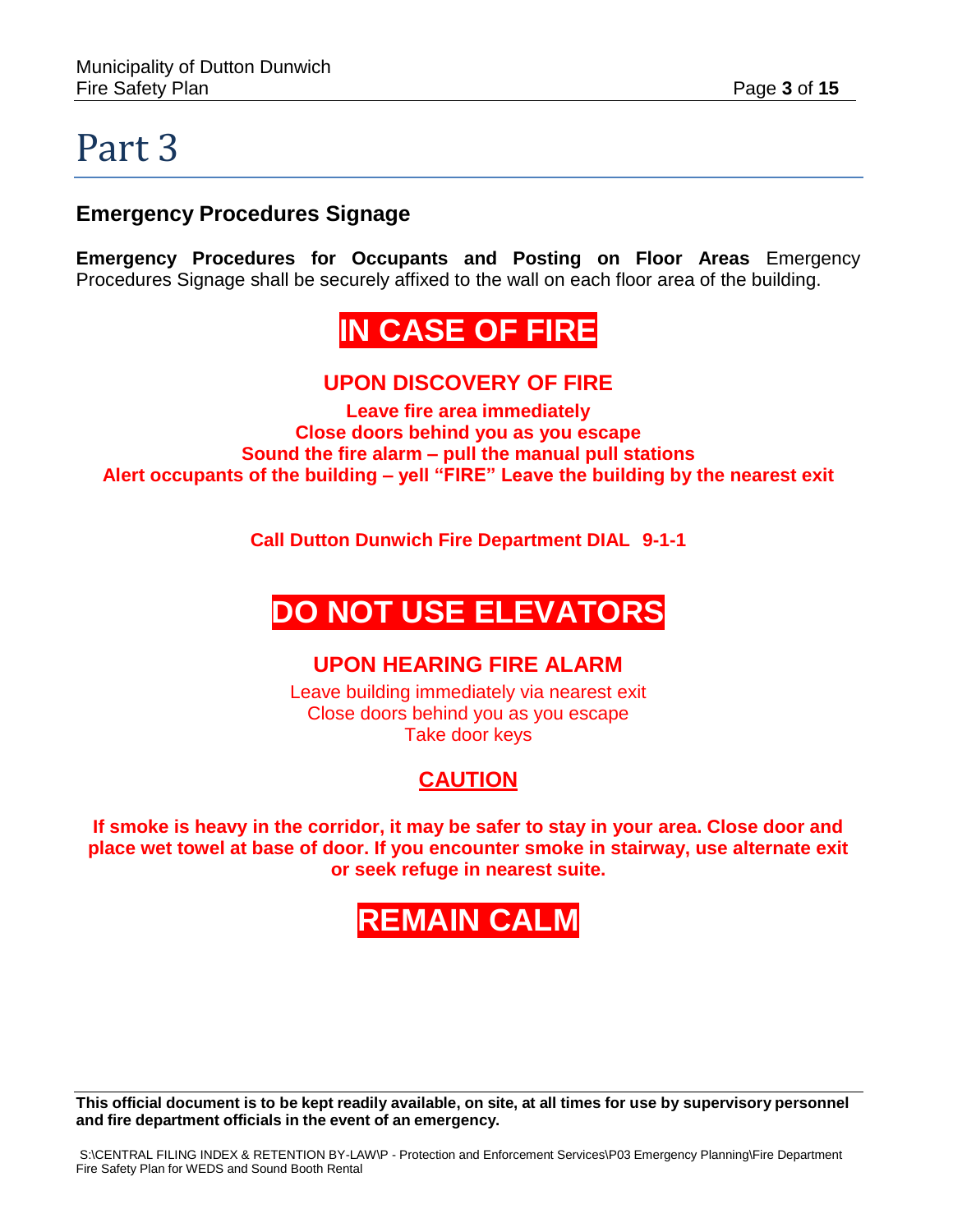### **Emergency Procedures for Supervisory Staff**

Emergency Procedures to be followed by Supervisory Staff in the event of a fire emergency:

### **UPON DISCOVERY OF FIRE**

**Leave fire area immediately Close doors behind you as you escape Sound the fire alarm – pull the manual pull stations Alert occupants of the building – yell "FIRE" Leave the building by the nearest exit Call 9-1-1 from a safe location Await arrival of the Dutton Dunwich Fire Department at the main entrance, if safe to do so**

### **DO NOT USE ELEVATORS**

### **UPON HEARING FIRE ALARM**

**Ensure that the other occupants have been notified of the emergency**

**Call 9-1-1 from a safe location and notify the Dutton Dunwich Fire Department of the emergency condition**

**If it is safe to do so, supervise the evacuation of all occupants, including those requiring assistance**

**Upon arrival of the fire service, inform the fire officer of the conditions in the building and coordinate the efforts of Supervisory Staff with those of the fire service.**

#### **Provide access and vital information to the fire service – location of persons, master keys for occupancies and service rooms, etc.**

#### **Related Duties for Supervisory Staff:**

- Keep doors in fire separations closed at all times;
- Keep access to exits and EXITS, inside and outside, clear of any obstructions at all times;
- Do not permit combustible materials to accumulate in quantities or locations that would constitute a fire hazard;
- Promptly remove all combustible waste from areas where waste is placed for disposal, if applicable;
- Keep access roadways, fire routes and fire department connections clear and accessible for fire department use;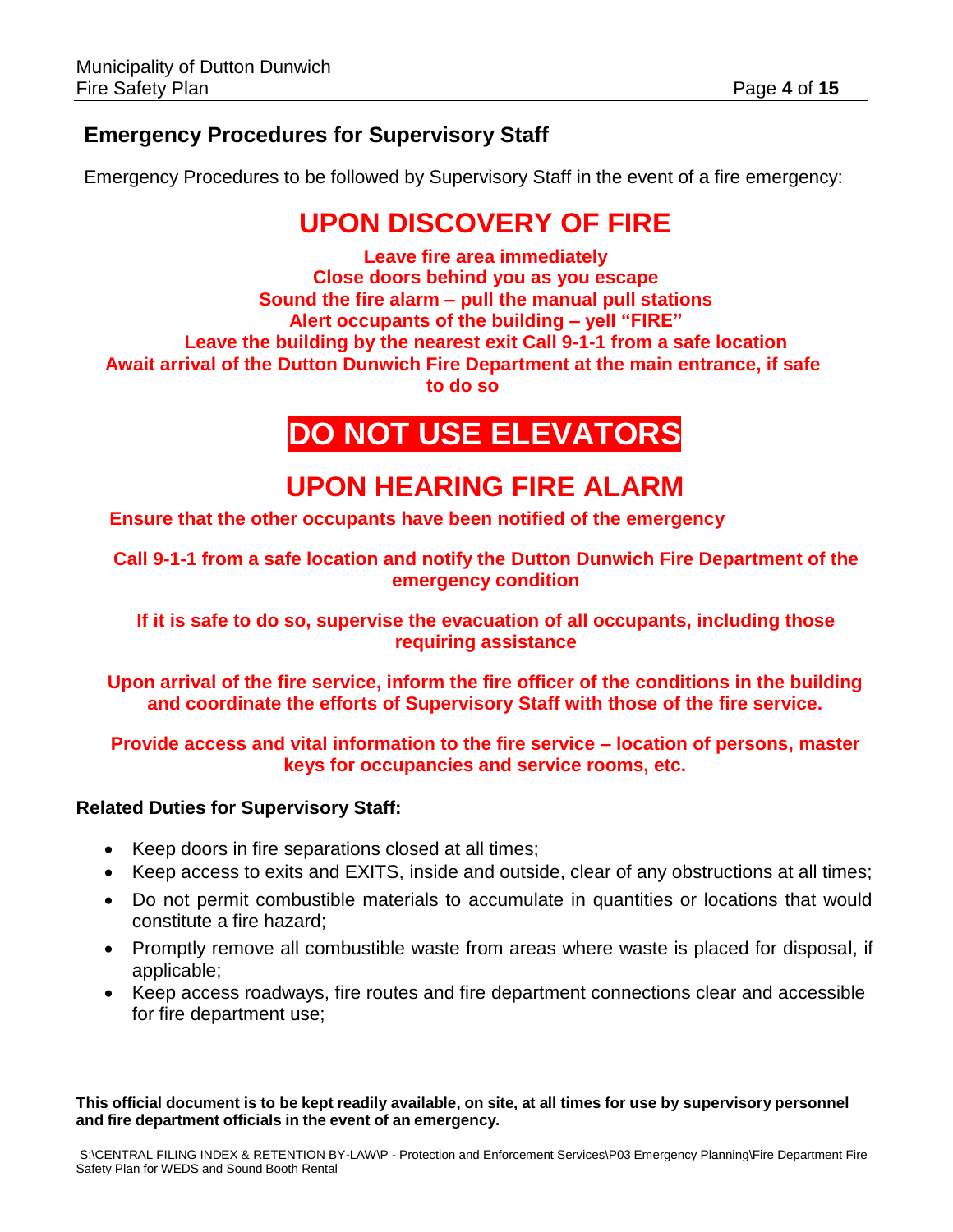- Maintain the fire protection equipment in good operating condition at all times;
- Participate in Fire Drills occupants' participation should be encouraged;
- Have a working knowledge of the building's fire and life safety systems;
- Ensure the building's fire and life safety systems are in operating condition;
- Arrange for a trained substitute in your absence;
- Comply with the Ontario Fire Code;
- In the event of any shutdown of fire and life safety systems, notify the Dutton Dunwich Fire Department by calling 705-789-2121 and initiate alternative measures.

### **Control of Fire Hazards – Commercial, Retail & Industrial Properties:**

A high standard of housekeeping and building maintenance is the most important factor in the prevention of fire. The following information on control of fire hazards may ensure the building continually meets the requirements of Section 2.4.1 of the Ontario Fire Code.

- Combustible materials in the building shall not be permitted to accumulate in quantities or locations which will constitute a fire hazard;
- Combustible materials shall not be permitted to accumulate in any part of a means of egress; i.e.; stairway, hallway, corridor or fire escape;
- Combustible refuse shall be removed from the building on a regular basis;
- No combustible materials, other than those for which the room or space is designed, shall be permitted in any service room or service space;
- Combustible materials shall not be used to absorb flammable or combustible liquid spills within the building;
- Greasy or oily rags, or materials subject to spontaneous heating, shall be deposited in a proper safety container or be removed from the premises;
- Flammable liquids shall not be used for cleaning purposes;
- Combustible materials shall not be stored on a roof or adjacent to any building so as to create a fire hazard to the building or its occupants;
- All flammable liquids are to be dispensed and stored in approved containers;
- Flammable or combustible liquid spills shall be removed immediately with an absorbent material that will not increase the hazard and shall be disposed of in a safe manner;
- Devices having open flames shall be securely supported in noncombustible holders and located or protected to prevent accidental contact of the flame with combustible materials.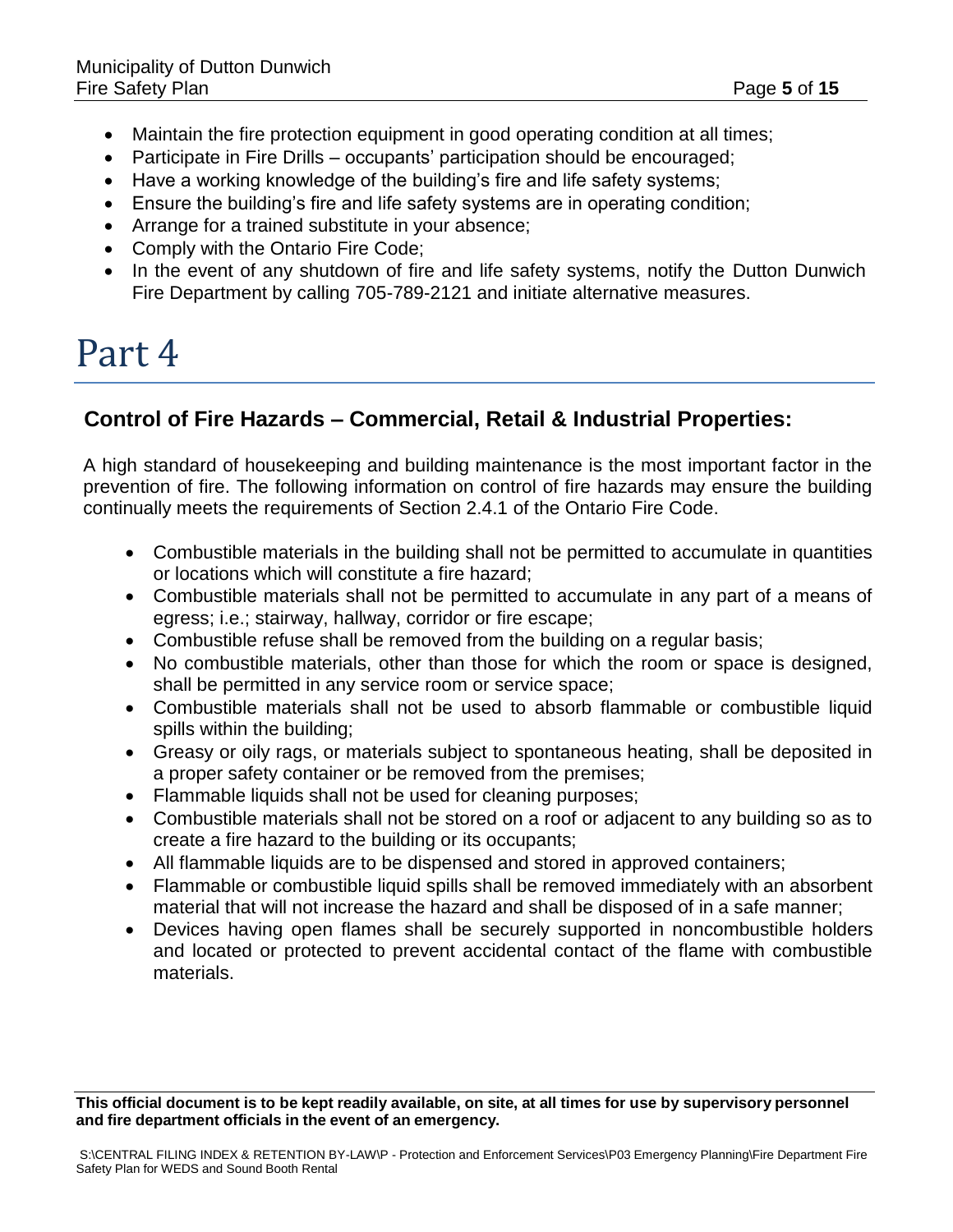#### **Control of Electrical Equipment**

All electrical equipment must be labeled Canadian Standards Association (CSA) and/or Underwriters Laboratories of Canada (ULC) approved.

#### **Electrical Equipment Wiring shall be:**

- Continuous runs or spliced at junction boxes;
- Kept from under rugs:
- Free of cuts, significant abrasions or damage;
- Connected directly to a junction box or outlet NO EXTENSION CORDS;
- Grounded appropriately;
- Extension cords must be for temporary use only or be an approved power bar. Temporary use is considered 90 days or less.

#### **Permanent Electrical Wiring requirements:**

- Junction boxes and panels must have protective cover plates;
- Electrical panels must have appropriately sized fuses or breakers;
- All wiring must have proper splices and joints; Damaged or exposed wiring shall be repaired immediately.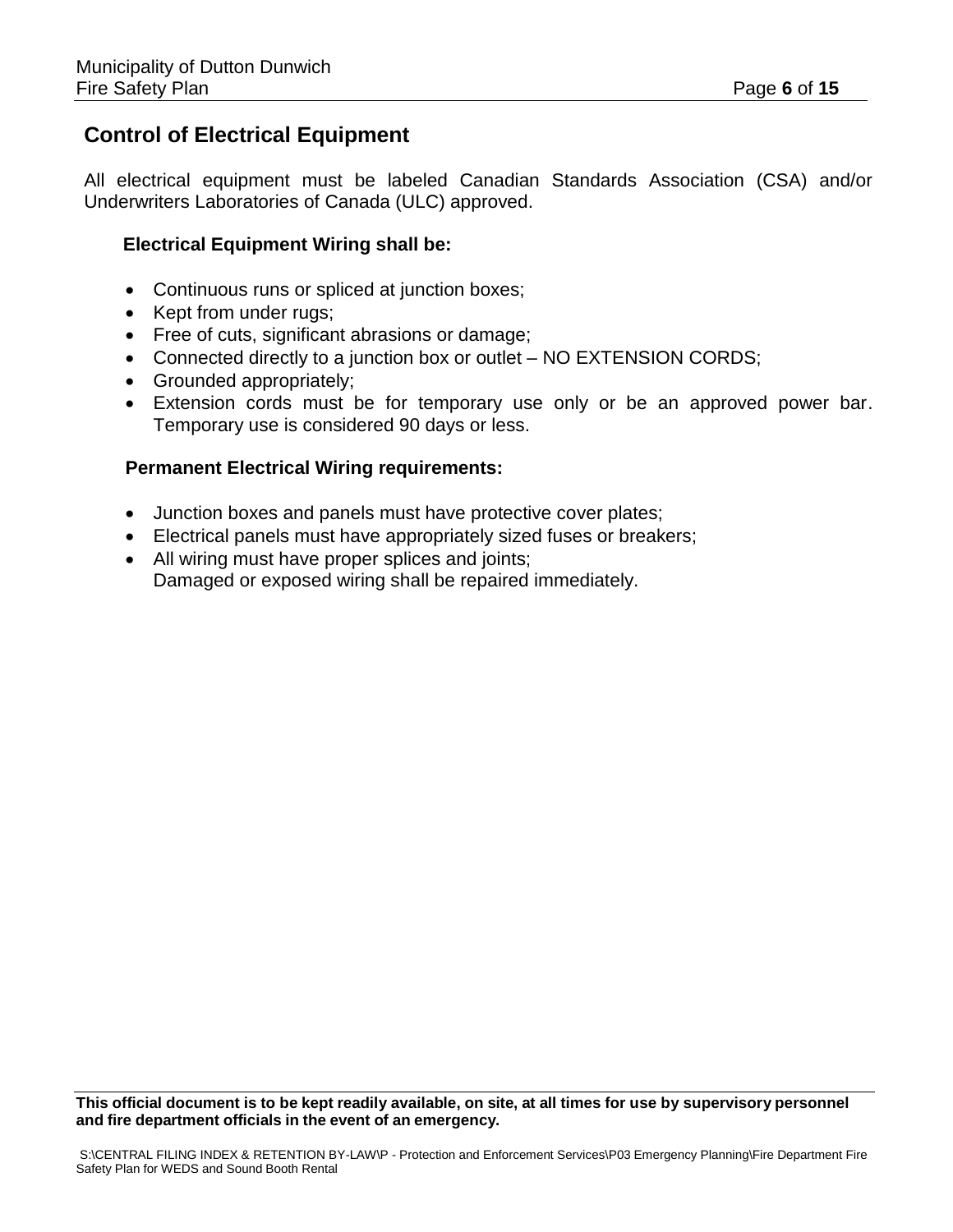#### **Fire Extinguishment – Control or Confinement**

Fire extinguishment is primarily the responsibility of the local fire service. The production of toxic fumes in buildings makes fire-fighting potentially dangerous, especially if a large amount of smoke is being produced.

Only after ensuring that evacuation of the building has begun and the Dutton Dunwich Fire Department has been notified of the fire emergency (call 9-1-1) should a trained and experienced person familiar with fire extinguisher operation attempt to extinguish a small fire.

USING A FIRE EXTINGUISHER TO EXTINGUISH A FIRE IS A *VOLUNTARY ACT.*

In the event a small fire cannot be extinguished with the use of a portable fire extinguisher, or smoke presents a hazard to the operator, leave the fire area immediately and confine the fire by closing the door to the area.

To determine what type of fire extinguisher you have look at the label on the extinguisher. It should indicate Class A, BC, ABC, D or K. Ensure you are using the correct extinguisher for the type of fire you are trying to extinguish.

|                                                        | <b>Class A</b><br>Ordinary<br><b>Combustibles</b>        | <b>Class B</b><br><b>Flammable</b><br><b>Liquids</b>                                               | <b>Class C</b><br><b>Electrical</b><br><b>Equipment</b>                            | <b>Class D</b><br><b>Combustible</b><br><b>Metals</b>   | <b>Class K</b><br>Cooking<br><b>Oils</b>      |
|--------------------------------------------------------|----------------------------------------------------------|----------------------------------------------------------------------------------------------------|------------------------------------------------------------------------------------|---------------------------------------------------------|-----------------------------------------------|
| <b>Fire</b><br><b>Classification</b><br>Pictogram      |                                                          |                                                                                                    |                                                                                    |                                                         |                                               |
| <b>Fire</b><br><b>Classification</b><br><b>Symbol</b>  |                                                          |                                                                                                    |                                                                                    |                                                         | Κ<br>Cooking<br>Oils                          |
| <b>Combustible</b><br><b>Materials</b>                 | <b>Cloth Plastics</b><br>Paper Wood<br>Rubber            | Gasoline<br>Flammable<br>Liquids<br><b>Oil-based Paints</b><br>Flammable<br>Gases Alcohols<br>Tars | <b>Fuse Boxes</b><br>Computers<br>Appliances<br>Machinery<br><b>Transformers</b>   | Magnesium<br>Potassium<br>Titanium<br><b>Metal Dust</b> | Cooking<br><b>Oils Fats</b><br>Animal<br>Fats |
| <b>Fire</b><br><b>Extinguisher</b><br><b>Selection</b> | Class A or<br>Multipurpose<br><b>ABC Dry</b><br>Chemical | Multipurpose<br>ABC or BC<br>Dry Chemical<br>or Carbon<br>Dioxide CO <sub>2</sub>                  | Multipurpose<br>ABC or BC.<br>Dry Chemical<br>or Carbon<br>Dioxide CO <sub>2</sub> | Class D                                                 | Class K                                       |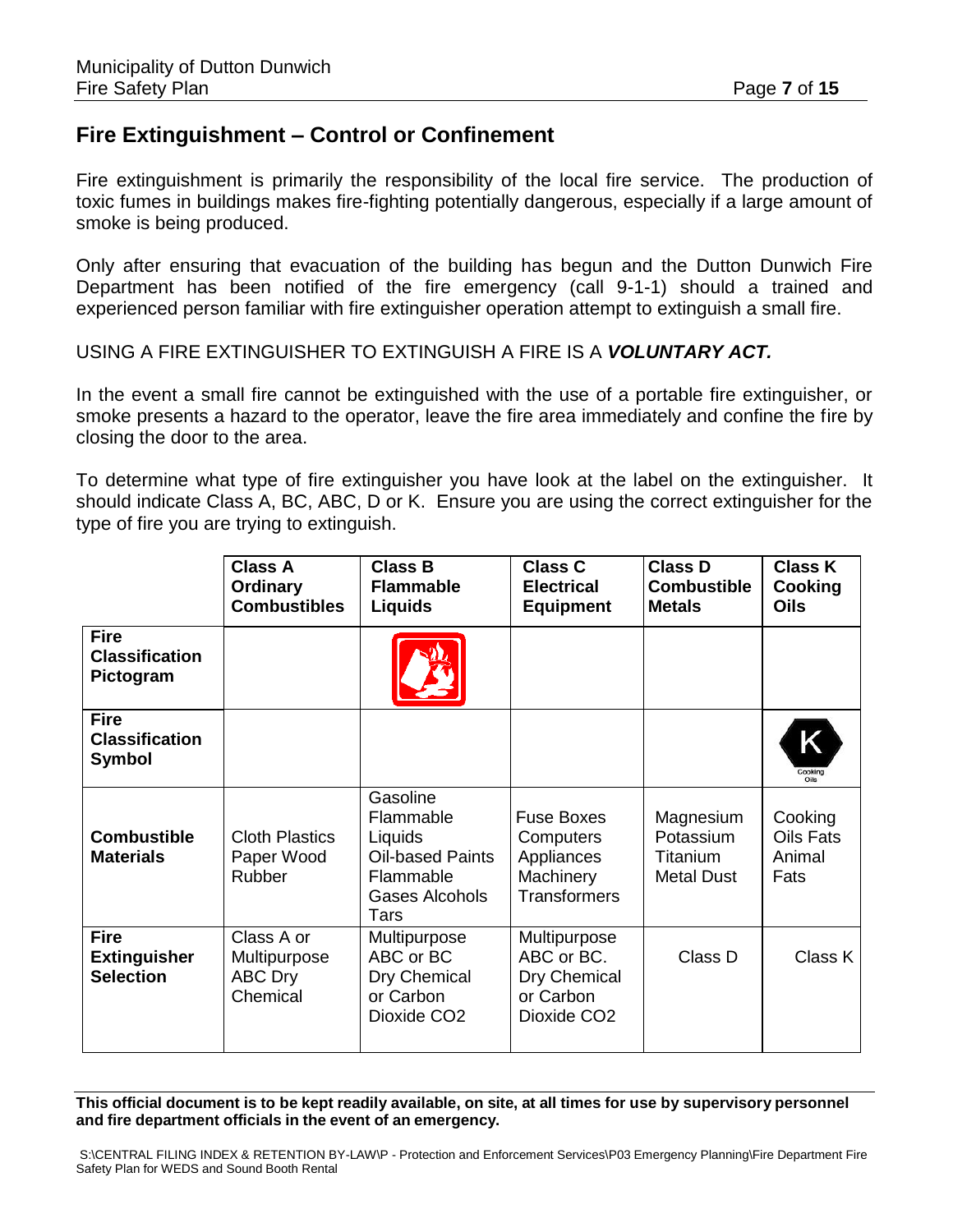### **Operation of Portable Fire Extinguishers**

Ensure that the pin is intact and the seal has not been broken. Set the fire extinguisher down on the ground; break the plastic seal by twisting and pulling the pin.

```
Remember the P – A – S – S method:
```


**P**ull the pin.

**A**im low and direct the hose nozzle or cone at the base of the fire.

**S**queeze the lever above the handle to discharge the extinguishing agent.

**S**weep the nozzle or hose from side to side at the base of the fire.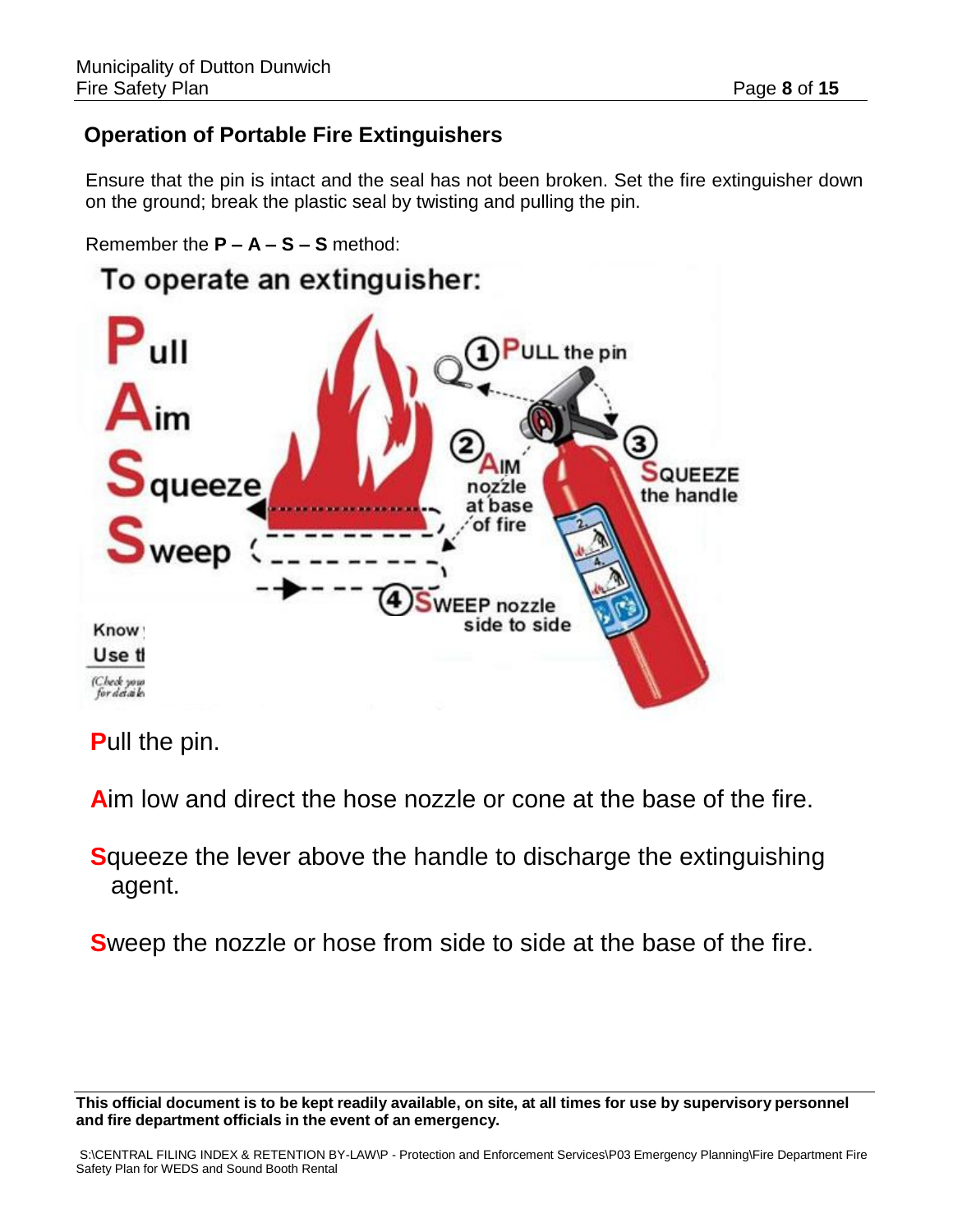#### **Important Safety Information – Fire Extinguishers:**

- Ensure you can get out fast if you can't control the fire. Don't get trapped. Make sure the fire is not between you and your escape. **Always keep an exit at your back!**
- Never re-hang a fire extinguisher after it has been used; discharged. Have fire extinguishers recharged by a person qualified to service portable fire extinguishers and install a replacement fire extinguisher while awaiting service.
- Keep fire extinguishers visible by maintaining a one meter clearance around them.
- **USING A FIRE EXTINGUISHER IS A VOLUNTARY ACT.** Do not use a fire extinguisher if you are unsure of how to use it, do not feel confident using it, or if it endangers yourself or others.
- **ALWAYS –** before attempting to fight a fire ensure that people have been evacuated from the fire area and that someone has called **9–1–1** to alert the Dutton Dunwich Fire Department.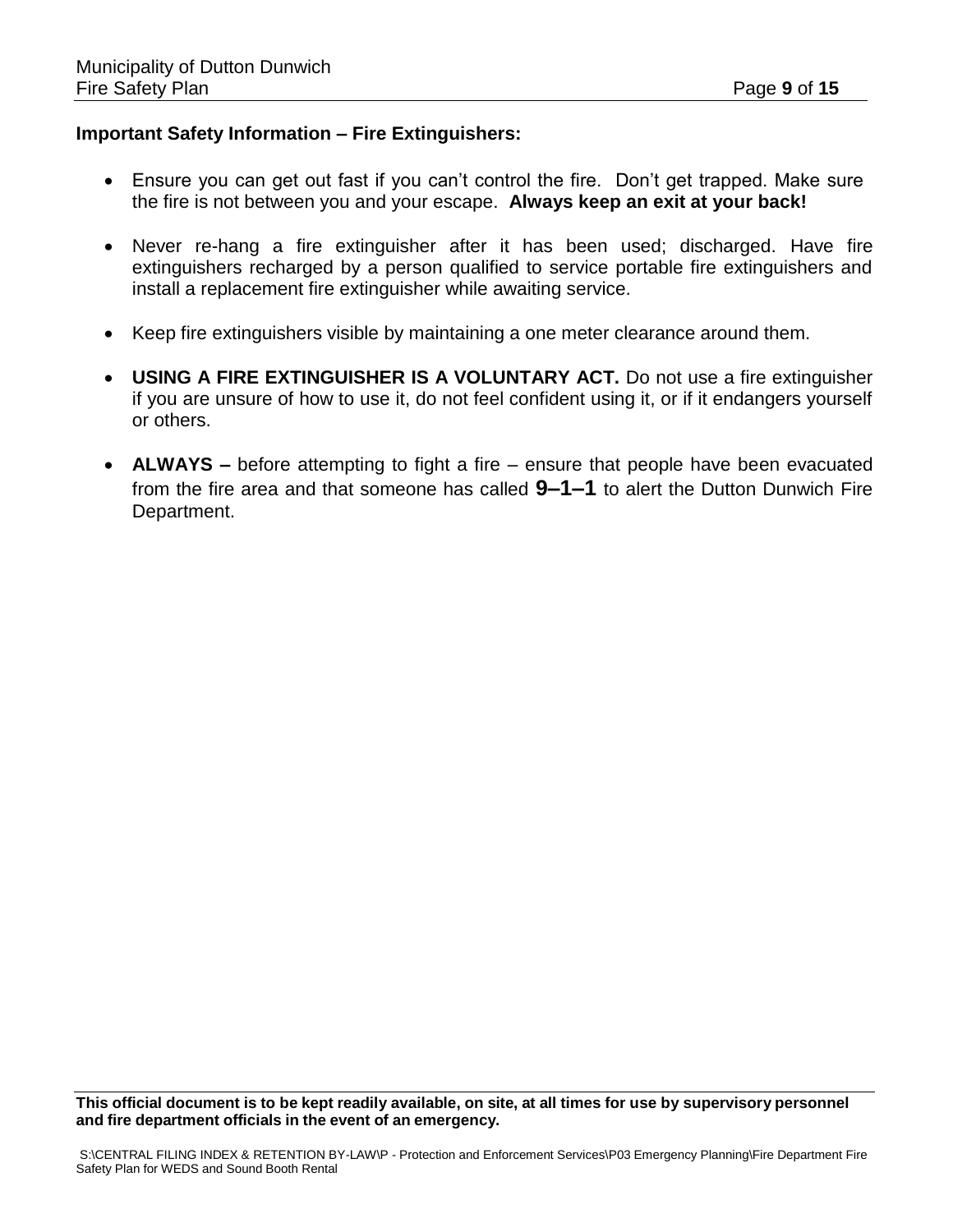#### **Building Schematic Diagrams – Legend**

|                 | Entrance/Exit                                                                                          |
|-----------------|--------------------------------------------------------------------------------------------------------|
|                 | Hydrant                                                                                                |
|                 | <b>Siamese Fire Department Connection</b>                                                              |
|                 | Free Standing Siamese Fire Department Connection                                                       |
|                 | Valves (General)<br>Identify the type of valve (i.e., shut off valve for natural gas, sprinklers etc.) |
| <b>FCP</b>      | <b>Fire Alarm Control Panel</b>                                                                        |
| <b>FAA</b>      | <b>Fire Alarm Annunciator</b>                                                                          |
|                 | <b>Emergency Lighting - Battery Powered</b>                                                            |
|                 | Illuminated Exit Sign - Single Face                                                                    |
| $\otimes$       | Combined Battery Powered Emergency Light and Illuminated Exit Sign                                     |
|                 | <b>Pull Station</b>                                                                                    |
| S               | Smoke Alarm                                                                                            |
| <u>HĎ</u>       | <b>Heat Detector</b>                                                                                   |
| SĎ              | <b>Smoke Detector</b>                                                                                  |
| $\overline{BC}$ | Fire Extinguisher - BC Type                                                                            |
| B(              | Fire Extinguisher - ABC Type                                                                           |
|                 | Fire Extinguisher - Water                                                                              |
|                 | <b>Hose Cabinet</b>                                                                                    |
|                 | Sprinkler Riser – indicate whether Wet or Dry System                                                   |
|                 | Pull Pin for Kitchen Fire Suppression System.                                                          |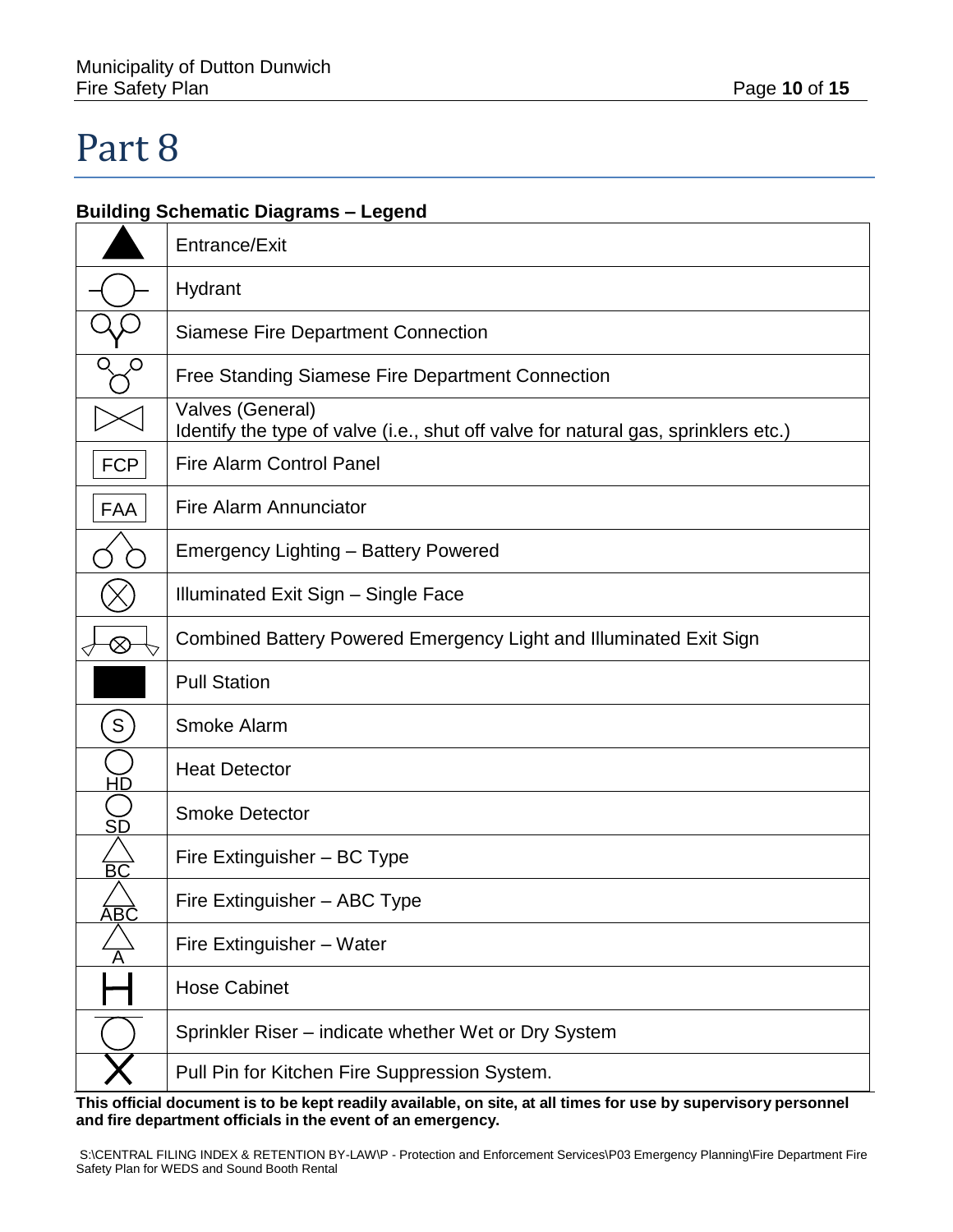### **Building Schematic Diagrams – Site Plan Drawing**

Site plan drawings of your building indicate the building's footprint and incorporate fire department truck access routes, fire department connections, fire hydrants (municipal & private), fire alarm control panel, fire alarm annunciator panel (if applicable), natural gas shut-off, entrances and exits for the building including main entrance, parking areas and evacuation assembly point (if applicable).

**NOTE: Always include a north indicator symbol on your diagram.** Owner or owner's agent to sign and date each page of the schematic verifying the accuracy of the information. Schematic shall be a neat and accurate line drawing of the premises.

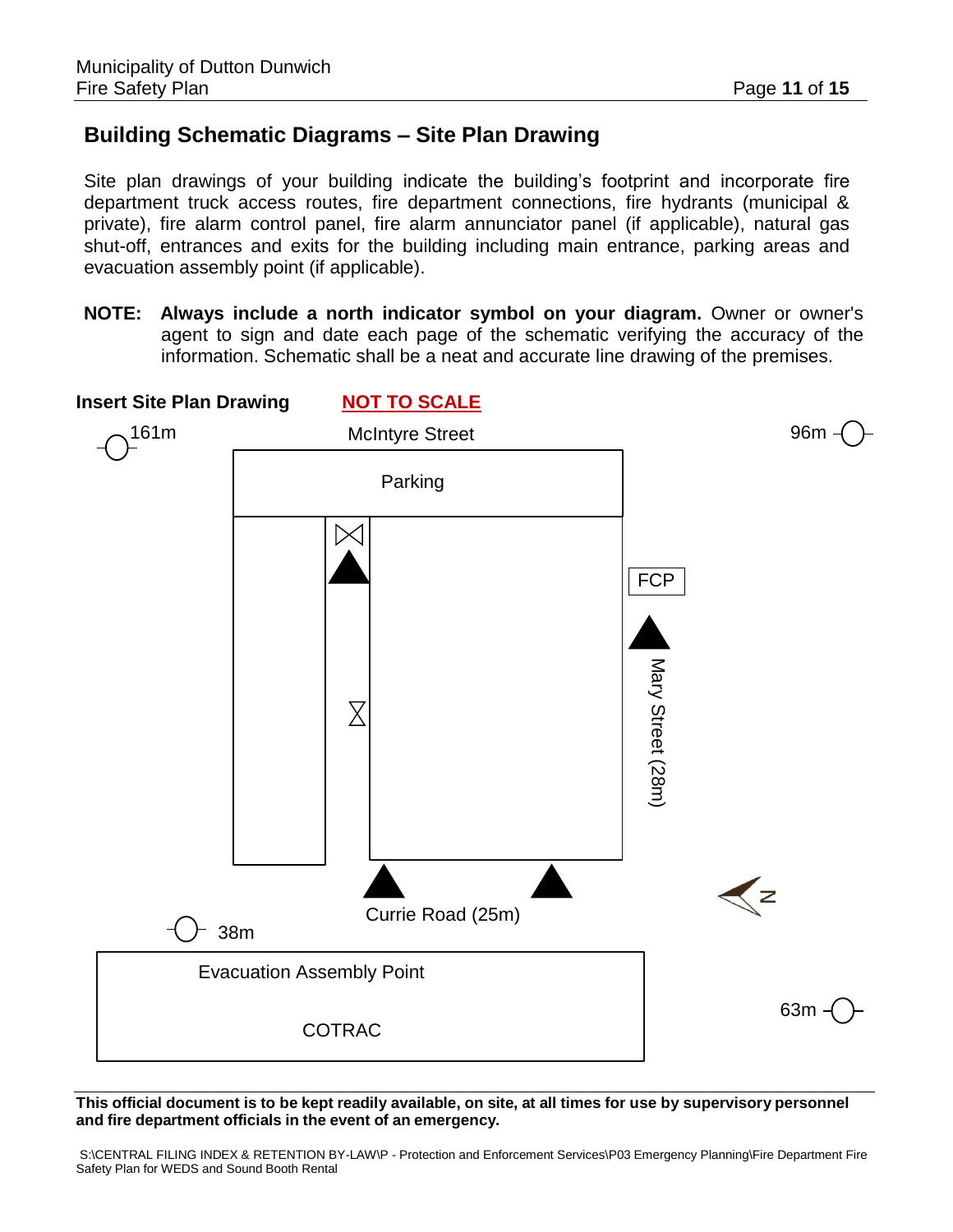#### **Building Schematic Diagrams – Floor Plan Drawing**

Floor plan drawings of your building to indicate egress locations, fire protection equipment, i.e.; fire extinguishers, manual pull stations, emergency lighting, fire alarm control and annunciator panels, heat and smoke detectors, smoke alarms, exit signs, hose cabinets, sprinkler risers and shut-offs, fixed extinguishing systems, gas, domestic water and electrical shut-offs, mechanical and service rooms, etc.

**NOTE: For multiple identical floors – a sample representative floor drawing will suffice. NOTE: Always include a north indicator symbol on your diagram.** Owner or owner's agent to sign and date each page of the schematic verifying the accuracy of the information. Schematic shall be a neat and accurate line drawing of the premises.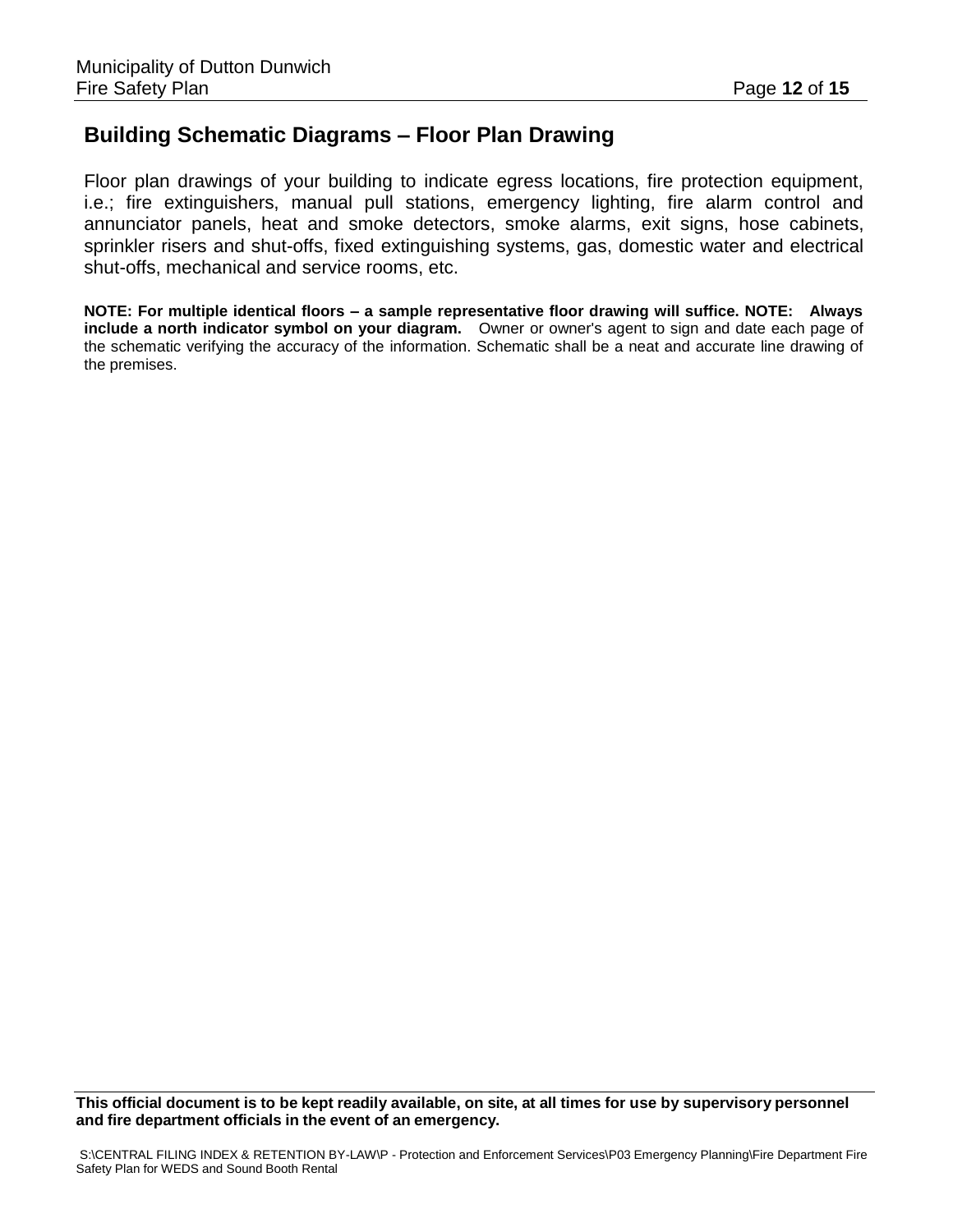#### **Insert Floor Plan Drawing(s)**

### **NOT TO SCALE 2<sup>nd</sup> FLOOR**



This official document is to be kept readily available, on site, at all times for use by supervisory personnel **and fire department officials in the event of an emergency.**

S:\CENTRAL FILING INDEX & RETENTION BY-LAW\P - Protection and Enforcement Services\P03 Emergency Planning\Fire Department Fire Safety Plan for WEDS and Sound Booth Rental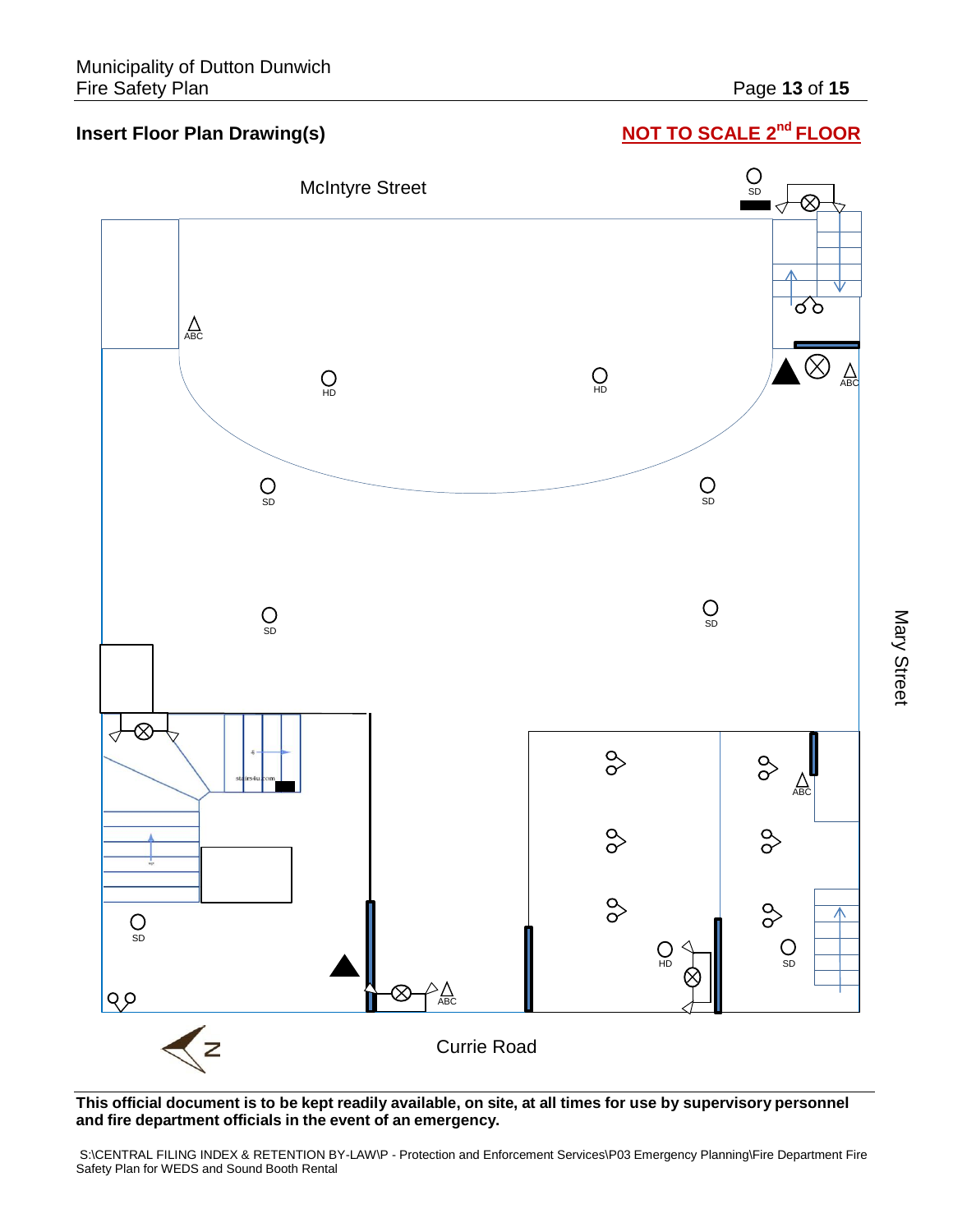

This official document is to be kept readily available, on site, at all times for use by supervisory personnel **and fire department officials in the event of an emergency.**

S:\CENTRAL FILING INDEX & RETENTION BY-LAW\P - Protection and Enforcement Services\P03 Emergency Planning\Fire Department Fire Safety Plan for WEDS and Sound Booth Rental